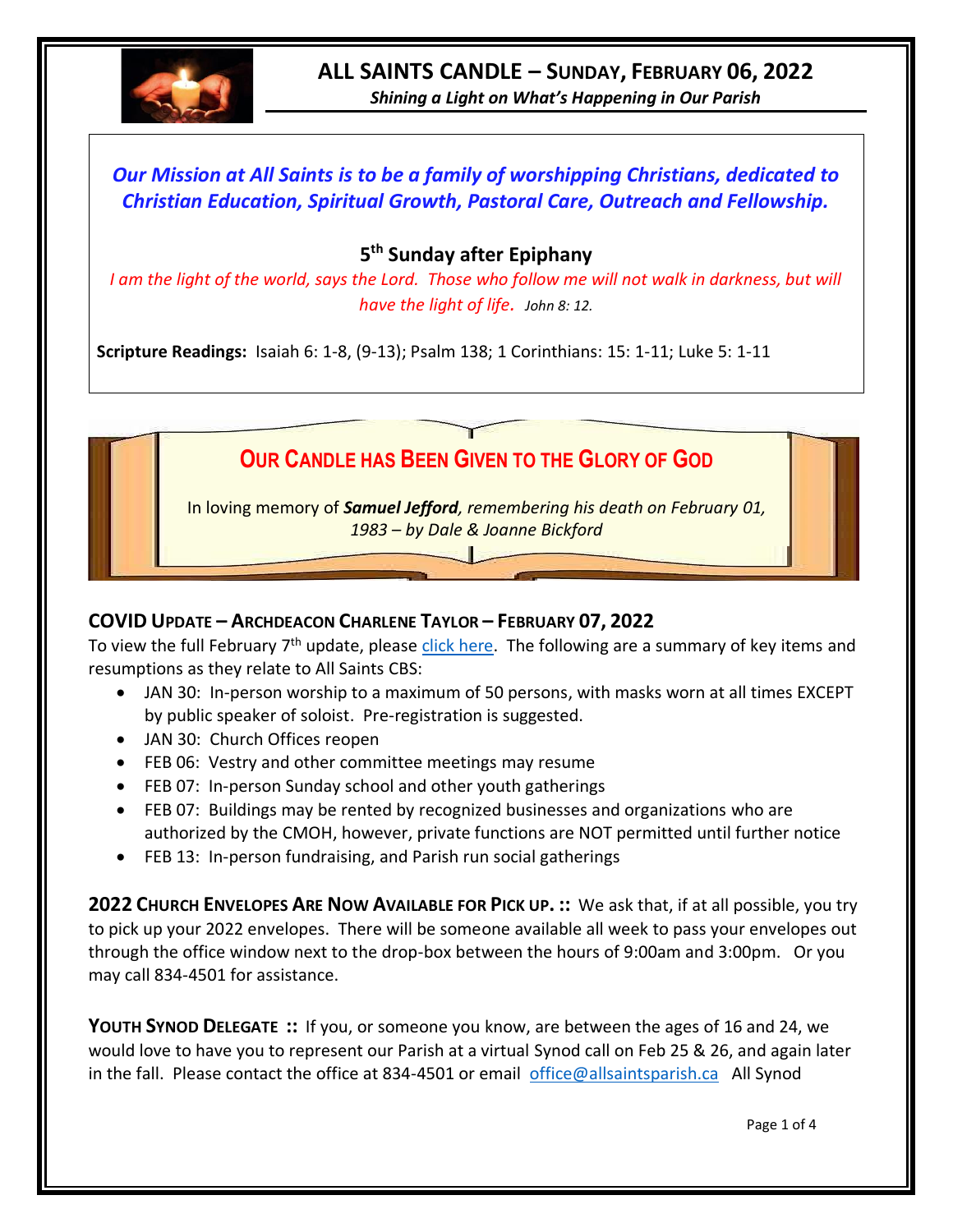delegates, both adult and youth, are Ex-Officio members of Vestry, and should attend as many vestry meetings as possible so as to stay current with Parish business issues.

**32ND SESSION OF THE DIOCESAN SYNOD OF EASTERN NEWFOUNDLAND & LABRADOR ::** Part 'A' of the 32<sup>nd</sup> Diocesan Synod of ENL will gather virtually on February 25-26, 2022. This will be the first of a two-part Synod, with hopes to meet together in person later in the fall. [Click here](https://www.facebook.com/AnglicanEastNL/photos/pcb.5565092873509066/5565092763509077) to read Bishop Sam's advisory letter. All Saints Parish CBS will be well represented by parishioners Joanne Bickford and Joanne Simfukwe, as well as (hopefully) a youth delegate and our clergy.

**SPONSORING 'THE CANDLE' ::** We invite you to sponsor our weekly bulletin, **'***THE CANDLE***'**, and have it dedicated in memory of a loved one. Your personal tribute will be prominently posted on the Bible graphic located at the top of the front page, and your kind donation of \$25 would be greatly



appreciated. Additionally, you can honor a loved one by posting your favourite picture, along with a memorial verse, and your kind donation of \$50 for this full-page tribute is greatly appreciated. A paper copy of '*THE CANDLE*' is distributed at all Sunday services, and a digital copy is permanently archived on our Parish website at [allsaintsparish.ca](http://allsaintsparish.ca/thecandle.html)

**JOIN OUR LIVE STREAMING TEAM ::** The time has come to expand our Live Streaming Team. If you or



one of your youth are able to assist us, please contact the Communications Team via email at: [communications@allsaintsparish.ca](mailto:communications@allsaintsparish.ca?subject=Live%20Streaming%20Team)

Our Parish has been receiving some great feedback with respect to our Live Streaming of Church services on FaceBook, and later archiving them on YouTube. This takes a degree of effort, and we have grown to

the stage that we now need to expand beyond our current Team of two. If you feel you could help us with this *very rewarding ministry*, we would love to have you on our Team. It is not as complicated as one might think, so please do not be intimidated just because you have never been involved in broadcasting before. Neither were we!!!!

**DO WE HAVE YOUR EMAIL ADDRESS? ::** Now, more than ever, email is becoming one of the safest



and quickest ways for our Parish to keep you informed. If we do not already have you email address on file, and you are not regularly receiving our bulletins and information updates, we would love for your to provide it to us. Please email it to [communications@allsaintsparish.ca,](mailto:communications@allsaintsparish.ca?subject=eMail%20Address%20Update) or simply [click here](http://allsaintsparish.ca/email_updates) to complete our online email registration form.

**ALL SAINTS TEA ROOM \*\*RE-OPENING DEFERRED UNTIL FURTHER NOTICE\*\*** We would like to thank all those who continued to attend and support our Tea Room Luncheon every Wednesday at noon. We certainly always looked forward to seeing you each week for some great food, fun, and fellowship. Many thanks to Enid and her Team. *Please stay tuned for possible changes due to current COVID enhanced restrictions.*



*THE CANDLE – All Saints CBS – February 06, 2022* Page 2 of 4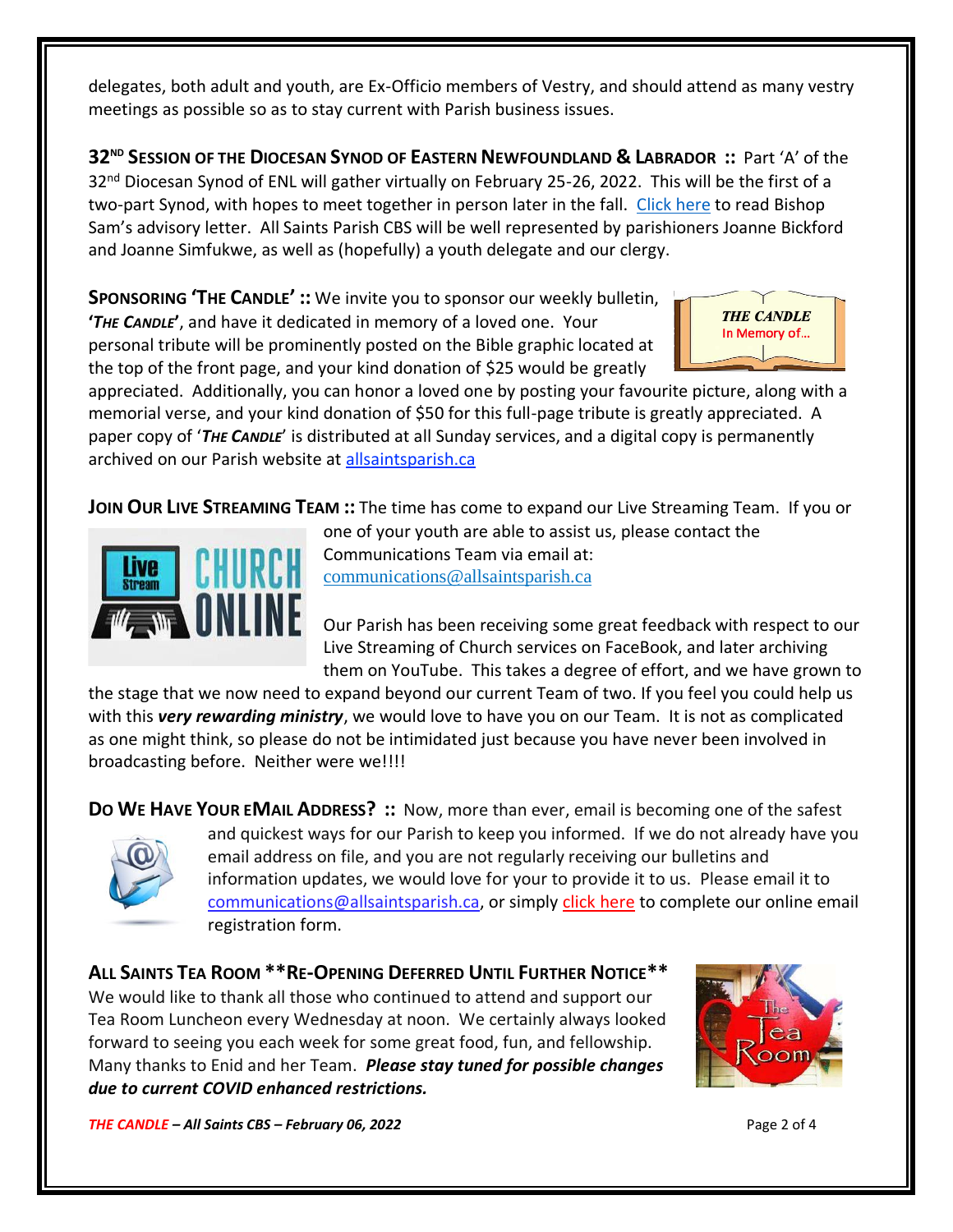**PARISH HALL IS NOW AVAILABLE FOR COMMERCIAL RENTALS ONLY ::** At this time during the enhanced COVID restrictions, our Parish Hall is currently only available for commercial rentals to organizations that have been approved by the Provincial Government, and who have approved COVID safety guidelines.

**CHURCH OFFERTORY ENVELOPES ::** We encourage you to continue to use our secure mail drop-slot, which is located at the top of the stairs, just to the left of the main entrance of our Parish Hall. You may also e-Transfer your offering via Interac simply by emailing it to

[donations@allsaintsparish.ca.](mailto:donations@allsaintsparish.ca) And of course, we always encourage you to consider signing up for our eGivings program which automatically



deposits your offering at whatever interval you choose and are comfortable with. Simply [click here](http://allsaintsparish.ca/egiving-online-information-form) to register, or go to our website and follow the eGiving notes. If you have [any](https://wfsites-to.websitecreatorprotool.com/870a5dd5.com/Admin/%7BSK_NODEID__22939341__SK%7D) questions, please email your Finance Team at [finance@allsaintsparish.ca,](mailto:finance@allsaintsparish.ca) or call our Office at 834-4501.

#### **IN MEMORIAM – GENERAL FUND**

- In memory of *Charlie Barnes*, Alongsider and Choir Member by George & Linda McDonald
- In memory of *Doug Rideout*  by George & Linda McDonald



*THE CANDLE – All Saints CBS – February 06, 2022* Page 3 of 4